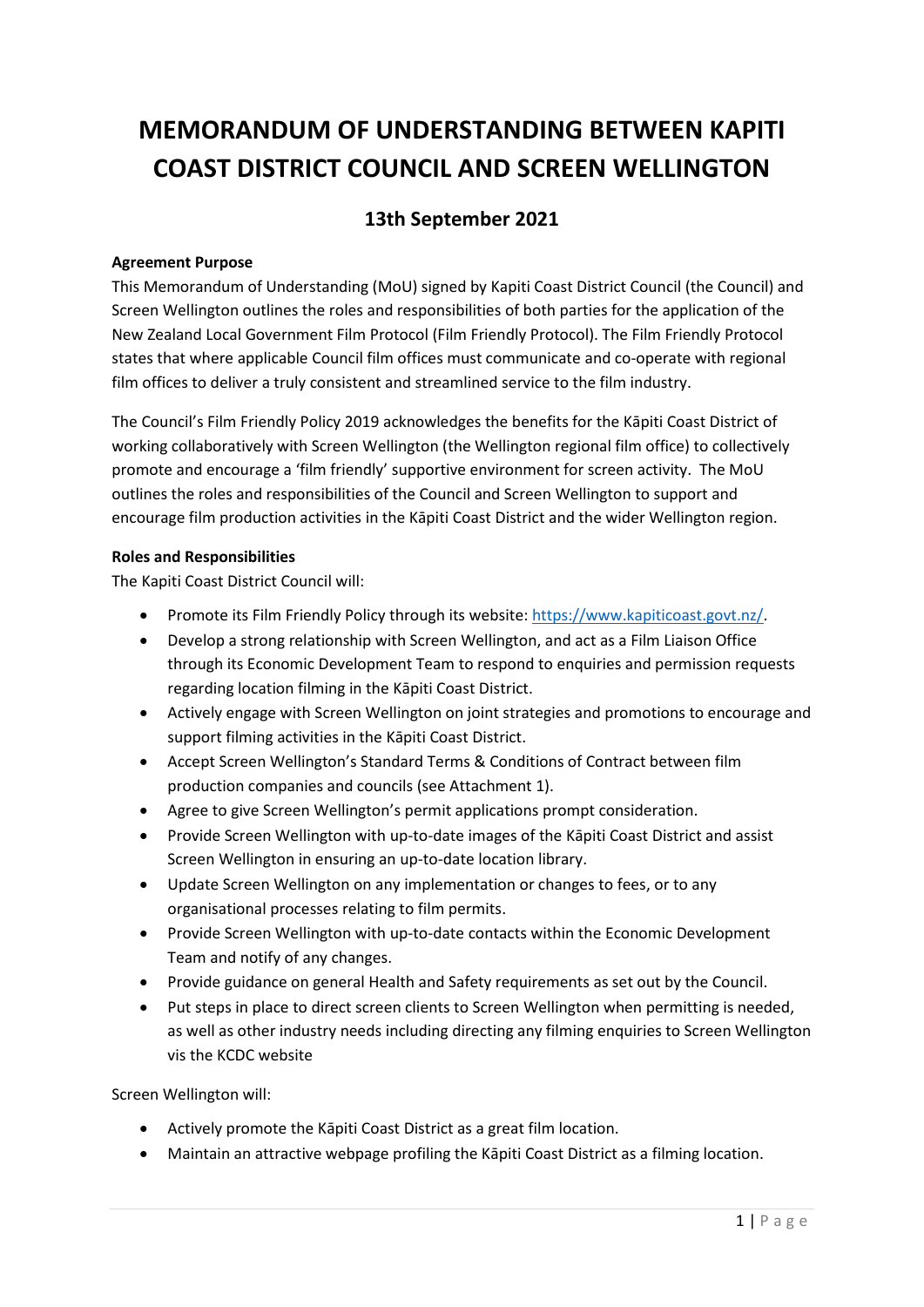- Provide regular updates on film activities occurring in the Wellington region and forward notice of prospective film opportunities.
- Work with the Council's Economic Development Team to encourage inbound film companies to use local acting talent, facilities, and services.
- Encourage film production companies to acknowledge the assistance and cooperation of the Kapiti Coast District Council and its community, in addition (and where possible) to giving credit to any areas featured in the Kāpiti Coast District.
- Provide prompt notification to the Council of any issues or concerns regarding the activities of any film production company working or wishing to work in the Kāpiti Coast District.
- Ensure that any prospective film production company wishing to work in the Kāpiti Coast District has a valid and adequate level of Public Liability Insurance, as determined by the insurance company, to cover their intended filming activity. 1
- Ensure that any prospective film production company wishing to work in the Kāpiti Coast District has provided a Health and Safety Plan, and a Risk Assessment, for the location(s)at which they intend to film.<sup>2</sup>
- Set up half-yearly meetings with the Council to discuss what's going on in the Wellington region and any potential high-impact filming, including reviewing any relationship needs.

# **Dispute Resolution**

Any matter causing dispute between the Council and Screen Wellington must be aired and attempted to be resolved between the parties in the first instance.

#### **Review Period**

The MoU between the Council and Screen Wellington shall run for a period of three years from the date of being signed by both parties. The parties shall consult and may suggest and adapt amendments to this document at any time.

At the expiration of the three-year period, if the desire of both parties is that the MoU continue, then by exchange of letters the review term shall be extended by a further defined period.

# **Dissolution of MoU**

Either party may terminate the MoU without cause by providing 14 days' written notice to the other party.

**Signed:** 

**Chief Executive** Kapiti Coast District Council

**Chief Executive** Screen Wellington / WellingtonNZ